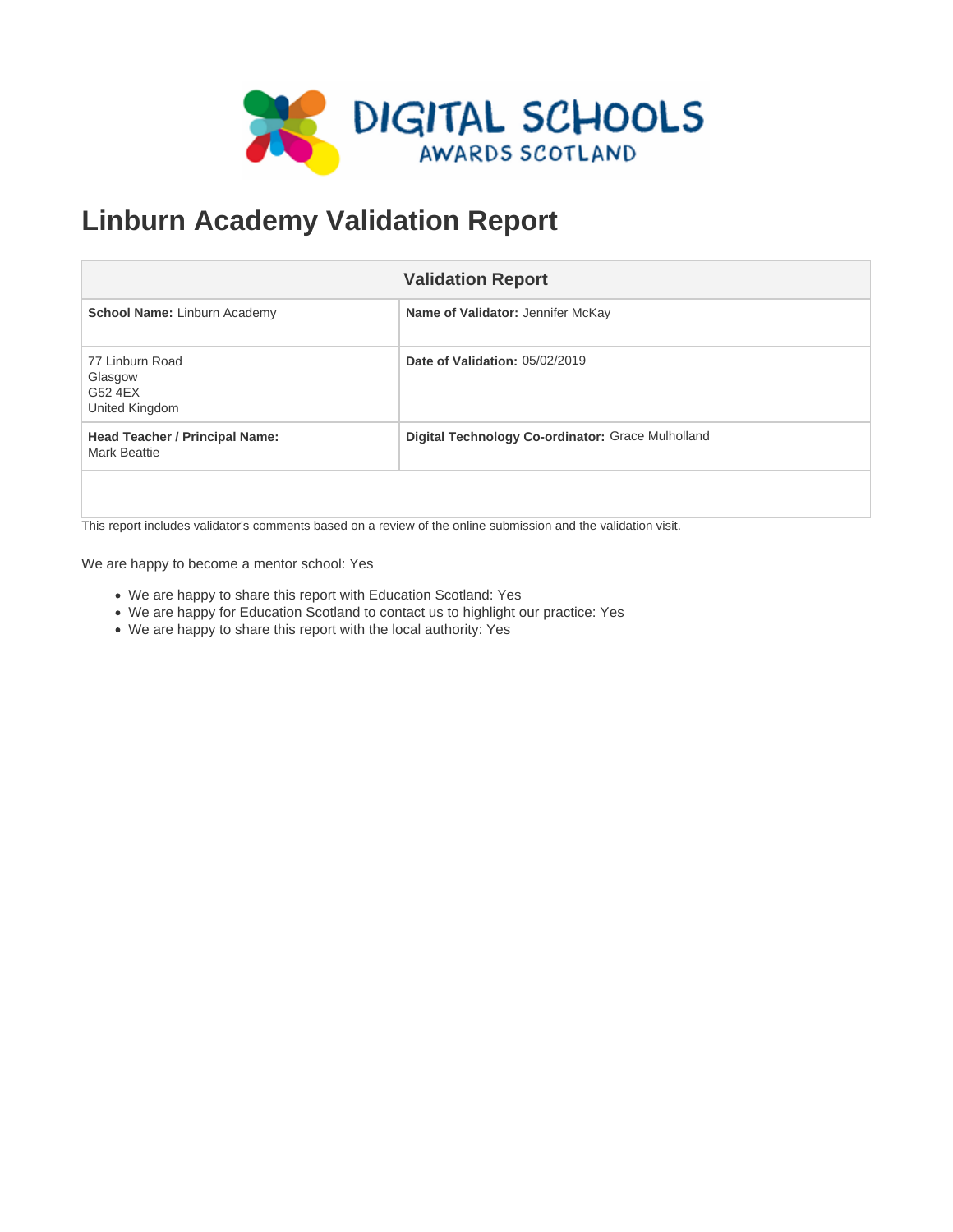#### **Leadership and Vision 78%**

During my visit to Linburn Academy it was apparent that the school had digital technology at the heart of its learning and teaching. The opportunities that it affords the pupils in the school is immense and the staff use it appropriately to get the very best learning experiences for the pupils. This was also reflected in their Digital Plans as well as their Whole School Improvement Plan.

The Head of school and the Digital Leader of Learning have been very proactive in ensuring that the school is kept abreast of current digital developments whilst ensuring that staff are not overwhelmed by the new technologies. Throughout their 3 year digital journey, so far ,the school has made successful changes to their digital curriculum to benefit staff and pupils.

In general throughout my entire visit it was clear that the staff I spoke to recognised the importance of digital technology in learning and teaching and were clear about the aims of using the various technologies.

| #                       | <b>Descriptor</b>                                                                                                                                                                                                                                             | <b>Validator's comment</b>                                                                                                                                                                                                                                                                                                                                                                         |
|-------------------------|---------------------------------------------------------------------------------------------------------------------------------------------------------------------------------------------------------------------------------------------------------------|----------------------------------------------------------------------------------------------------------------------------------------------------------------------------------------------------------------------------------------------------------------------------------------------------------------------------------------------------------------------------------------------------|
| $\mathbf{1}$            | Digital technology is a fully integrated aspect of<br>school and faculty planning                                                                                                                                                                             | It is clear from the school's Digital Strategy and its Digital Policy included in<br>documentary evidence that digital technology is integrated into school<br>development planning and that targets are set and reviewed.                                                                                                                                                                         |
| $\overline{2}$          | The use of digital technology is informed by<br>evaluating the potential of new and emerging<br>technologies. It is supported through<br>collaboration with educational partners                                                                              | It is evident that the school has a practical approach to the evaluation of new<br>technologies for educational use and utilises the links that it has with<br>educational partners.                                                                                                                                                                                                               |
| 3                       | The digital technology leader/coordinator<br>proactively leads a team to provide operational<br>support for digitally enhanced learning and<br>teaching throughout the school                                                                                 | The Digital Leader of Learning has demonstrated a proactive approach to the<br>leadership of ICT within the school in order to support learning and teaching with<br>appropriate digital technologies throughout the school.                                                                                                                                                                       |
| $\overline{\mathbf{4}}$ | The school facilitates the strategic delivery of<br>CLPL relating to the use of digital technology<br>in accordance with the needs of the school                                                                                                              | The school has a very strong strategic plan for delivering appropriate CLPL to all<br>members of staff including teachers and PSAs. Various different ways of<br>delivering CLPL is a strength of the school as it understands the needs of the<br>the staff and their differing levels of digital skills.                                                                                         |
| 5                       | The innovative, creative and collaborative<br>power of digital technology is aligned to the<br>school curriculum to provide high quality<br>learning experiences                                                                                              | Documentary evidence provided shows that digital technology is being<br>creatively within the school, to enhance the learning experiences of the pupils.                                                                                                                                                                                                                                           |
| 6                       | The school supports the strategic deployment<br>of digital technology for the inclusion of pupils<br>with additional support needs. It provides<br>guidance to teachers, parents/carers on how<br>assistive and other technologies can<br>personalise support | There is a strategic approach to the use of digital technology to support all the<br>students in the school.                                                                                                                                                                                                                                                                                       |
| $\overline{7}$          | The school has a strategic approach to the<br>integration of Internet safety and cyber<br>resilience. This approach is progressive and is<br>supported by engagement with Internet safety<br>agencies                                                         | The school provides documentation relating to online safety and cyber resilience<br>including an Internet Policy and Local Authotrity advice on the use of Social<br>Media. They are also looking to the future roll out of iPads ensuring that the<br>cyber security on these devices will be suitable for their pupils and ensuring that<br>security measures are in place to ensure resilience. |
| 8                       | The school manages and reviews Acceptable<br>Use Policies (AUPs) that promote awareness<br>of the safe, appropriate and positive use of<br>digital technology                                                                                                 | At present the school has an Acceptable Use Policy based on Local Authority<br>guidelines and an updated one will be available when the pupils begin to use the<br>new iPads.                                                                                                                                                                                                                      |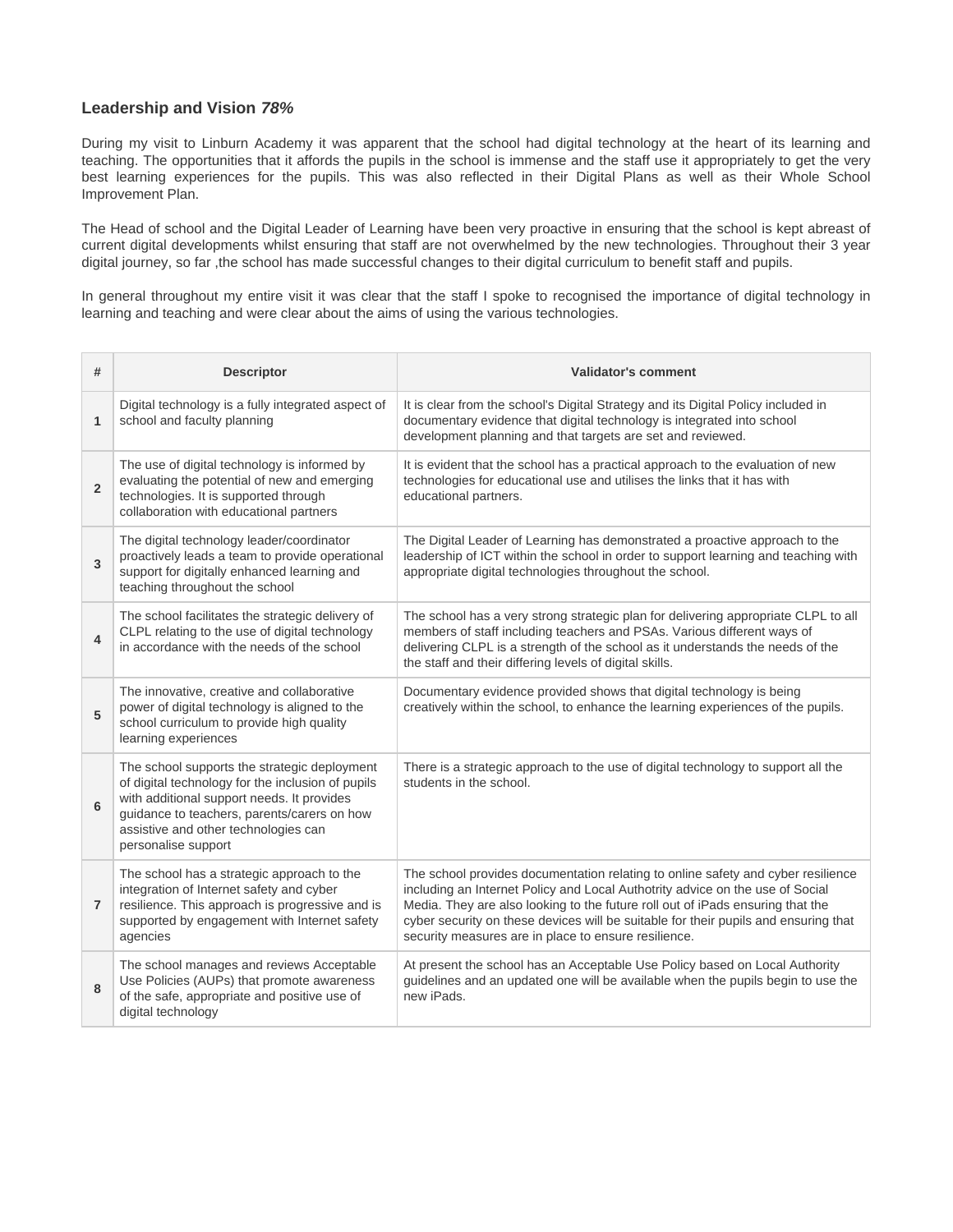## **Digital Learning and Teaching 73%**

Within Linburn Academy digital technologies are being used to their best advantage to enhance digital learning and teaching. Looking forward to the iPad rollout, the school has already been very proactive in exploring how the new devices can be best utilised by the pupils. As some pupils within the school are non-verbal they are looking at ways how the iPads can be further used as a communication aid as well as exploring the apps such as Choice Board Creator, Book Creator, iMovie and Stop Motion, all of which can be adapted using the device's settings to make them more accessible.

The school is also evaluating Seesaw to see if this would be suitable for capturing digital portfolios for the pupils. This has been successful so far in that parents can share pictures with the school of activities that the pupils are undertaking at home, and also see what has been happening in school thus sitimulating discussions with the youngsters. I wish the school luck with both their Seesaw evaluation and their iPad roll out, I am sure that they will both be very successful!

| #              | <b>Descriptor</b>                                                                                                                                                                    | <b>Validator's comment</b>                                                                                                                                                                                                                                                                                                                                                                                                                                 |
|----------------|--------------------------------------------------------------------------------------------------------------------------------------------------------------------------------------|------------------------------------------------------------------------------------------------------------------------------------------------------------------------------------------------------------------------------------------------------------------------------------------------------------------------------------------------------------------------------------------------------------------------------------------------------------|
| $\overline{1}$ | Digital technology is used to enhance creativity<br>and innovation and to foster independent<br>learning                                                                             | An example of the use of digital technology provided through my classroom<br>observation included the use of Top Marks - 'Underwater Counting' on the<br>SMART board. This was being used not only for teaching numeracy, but also to<br>emphasis the importance of taking turns to come to the board to complete the<br>activity. Other examples of good practice in the use of digital technologies are<br>evidenced through the documentation provided. |
| $\overline{2}$ | Teachers and pupils can articulate how<br>learning has been enhanced through the use<br>of digital technology                                                                        | The use of digital technologies has had a demonstrable effect on the staff and<br>pupils at Lindurn Academy, in many cases providing an opportunity for<br>communication that would not be possible for many pupils.                                                                                                                                                                                                                                       |
| 4              | Teachers use digital technology in their daily<br>teaching to provide learning experiences that<br>support the development of digital skills,<br>positive attitudes and dispositions | From the evidence submitted and during my visit to the school I was able to see<br>how Linburn Academy uses digital technologies, not only to develop a pupil's<br>digital skills but also to support their life skills and positive attitudes towards their<br>peers.                                                                                                                                                                                     |
| 6              | The use of digital technology within the school<br>is enhanced and developed through<br>partnerships with educational organisations                                                  | Working alongside Langlands and Isobel Mair school has been of great benefit<br>to the staff and pupils at Linburn. In addition, the school also has links with the<br>City of Glasgow College and Cardonald College, where pupils can attend during<br>their last two years at the school.                                                                                                                                                                |
| $\overline{7}$ | Internet safety and cyber resilience are taught<br>across the curriculum at all levels.                                                                                              | E-Safety is of paramount importance to the school and as such they are<br>ensuring that pupils and also parents are are made aware of the need to remain<br>safe whilst using the internet. During my visit the group of parents who attended<br>were provided with a list of links to child friendly websites that focus on staying<br>safe online that they can use at home with their child.                                                            |
| 8              | Appropriate hardware and software, including<br>assistive technologies, are used to provide<br>additional or differentiated learning for pupils<br>with additional support needs     | All students are supported with the use of dedicated equipment and software<br>including Boardmaker Online and Go Talk 9.                                                                                                                                                                                                                                                                                                                                  |

## **School Culture 86%**

There is no doubt that there is a strong digital presence throughout the school. The staff and pupils that I spoke to were completely at ease with the digital technologies available to them and the Digital Leader of Learning works hard to ensure that the school keeps up to date with new developments. In discussion with the Head of School and the Digital Leader of Learning it was apparent that they felt that the school had an good digital culture that was being progressively embedded in every class.

Pupils attending the school who would struggle with traditional methods of teaching found alternative pathways using digital technologies and are flourishing as a result.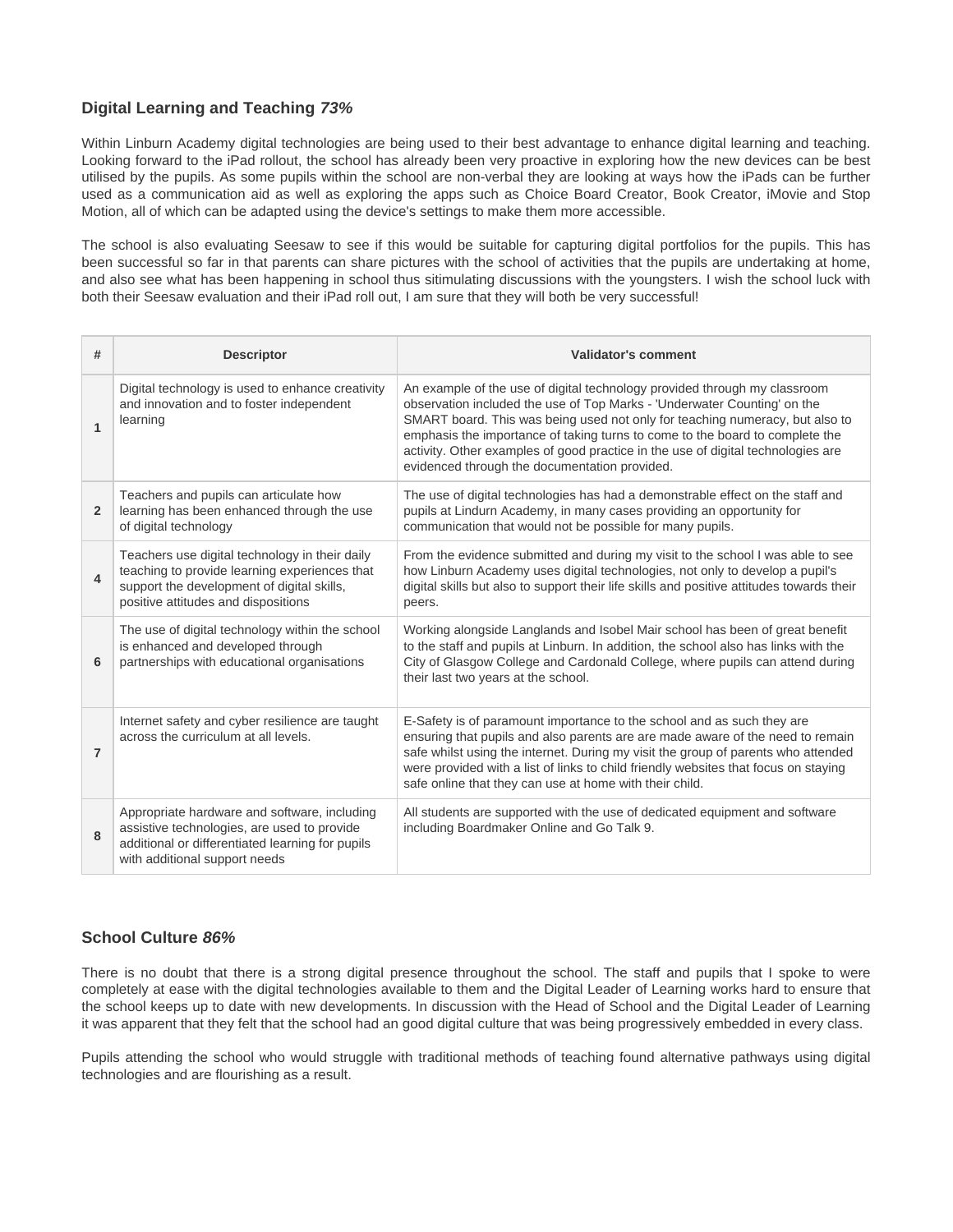| #                | <b>Descriptor</b>                                                                                                                            | <b>Validator's comment</b>                                                                                                                                                                                                                                                                                                                                                                     |
|------------------|----------------------------------------------------------------------------------------------------------------------------------------------|------------------------------------------------------------------------------------------------------------------------------------------------------------------------------------------------------------------------------------------------------------------------------------------------------------------------------------------------------------------------------------------------|
| $\overline{1}$   | Digital technology has a strong presence<br>throughout the school and its value is<br>recognised by staff and pupils                         | There is a positive culture of digital technologies throughout the school and the<br>value of a balanced approach to the use of different digital technology formats is<br>recognised. The teacher and pupils that I had the opportunity to observe were<br>comfortable with the interactive technology and showed competence in its use.                                                      |
| $\overline{2}$   | Teachers and pupils can demonstrate the<br>motivational capacity of digital technology                                                       | Within Linburn Academy it is evident that the digital technologies in use are<br>being used not only because of their effectiveness, but also because of their<br>motivational impact on pupils.                                                                                                                                                                                               |
| 3                | Through its website the school recognises<br>pupil achievements and makes appropriate<br>resources available to pupils and parents           | The school website reflects the busy nature of the school environment and<br>provides parents and carers with relevant information for those hoping to send<br>their child to Linburn Academy. Within the website the school's Twitter feed is<br>embedded which highlights all the pupil achievements and provides up top date<br>information for parents/carers and the wider community.     |
| $\boldsymbol{4}$ | The school uses digital technology to facilitate<br>communication with pupils, parents/carers,<br>staff and the wider community              | In addition to the school website and Twitter, the school uses Group Call to<br>communicate withe parents/carers and the wider community. The school also<br>welcomes parents to come in and try the new technologies available in the<br>school as I saw during my visit. I undertand that more opportunities like this are<br>to be organised which will be beneficial to everyone involved. |
| 5                | Teachers use digital technology for<br>administration                                                                                        | Teachers use digital technology for planning and storage and for recording<br>attendance, assessments and school reports.                                                                                                                                                                                                                                                                      |
| 6                | The school recognises and celebrates pupil<br>use of digital technology to enhance their own<br>learning                                     | The school recognises achievement in the use of digital technologies through<br>highlighting this on their vibrant and lively Twitter feed and also through the<br>awarding of 'Gold Achievement Awards' to pupils for specific achievements<br>using digital technologies.                                                                                                                    |
| $\overline{7}$   | The school uses digital technology to<br>collaborate with other schools or organisations<br>in local, national or international project work | Linburn Academy works closely with other similar schools, Langlands and Isobel<br>Mair to help staff and pupils to collaborate with one another.                                                                                                                                                                                                                                               |

## **Professional Development 100%**

In discussions with the Headteacher and the Digital Leader of Learning it was clear that CPL was an integral part of making the continuation of the school's digital journey possible. Learning opportunities are offered to staff in a variety of ways so that teachers are able to learn at their own pace and embed their new knowledge quickly and effectively in to their teaching.

Within Linburn Academy there is a real sense of a team of teachers and PSAs willing to buy in to the digital vision of the school and while different colleagues are at different stages on the journey, there is a strong sense of the value digital technology adds to learning and teaching.

| # | <b>Descriptor</b>                                                                                                                           | Validator's comment                                                                                                                                                                                                                                                                                                                                                                                                                                                                                                                                     |
|---|---------------------------------------------------------------------------------------------------------------------------------------------|---------------------------------------------------------------------------------------------------------------------------------------------------------------------------------------------------------------------------------------------------------------------------------------------------------------------------------------------------------------------------------------------------------------------------------------------------------------------------------------------------------------------------------------------------------|
|   | Staff are provided with opportunities to identify<br>and address their own professional<br>development needs.                               | All staff including teachers and PSAs are provided with opportunities to identify<br>and address their own professional development needs through discussions<br>with the Digital Leader of Learning.                                                                                                                                                                                                                                                                                                                                                   |
|   | School staff engage in professional<br>development programmes to enhance learning<br>and teaching through the use of digital<br>technology. | All staff at Linburn Academy are provided with a wide range of opportunities to<br>engage in professional development. These include informal drop-in sessions as<br>well as more formal sessions delivered by the Digital Leader of Learning. Staff<br>are also able to attend Local Authority training sessions as appropriate.<br>Members of staff are also working towards accreditation as an Apple Teacher,<br>allowing them to develop their knowledge and skills independently and to be<br>able to share this knowledge with their colleagues. |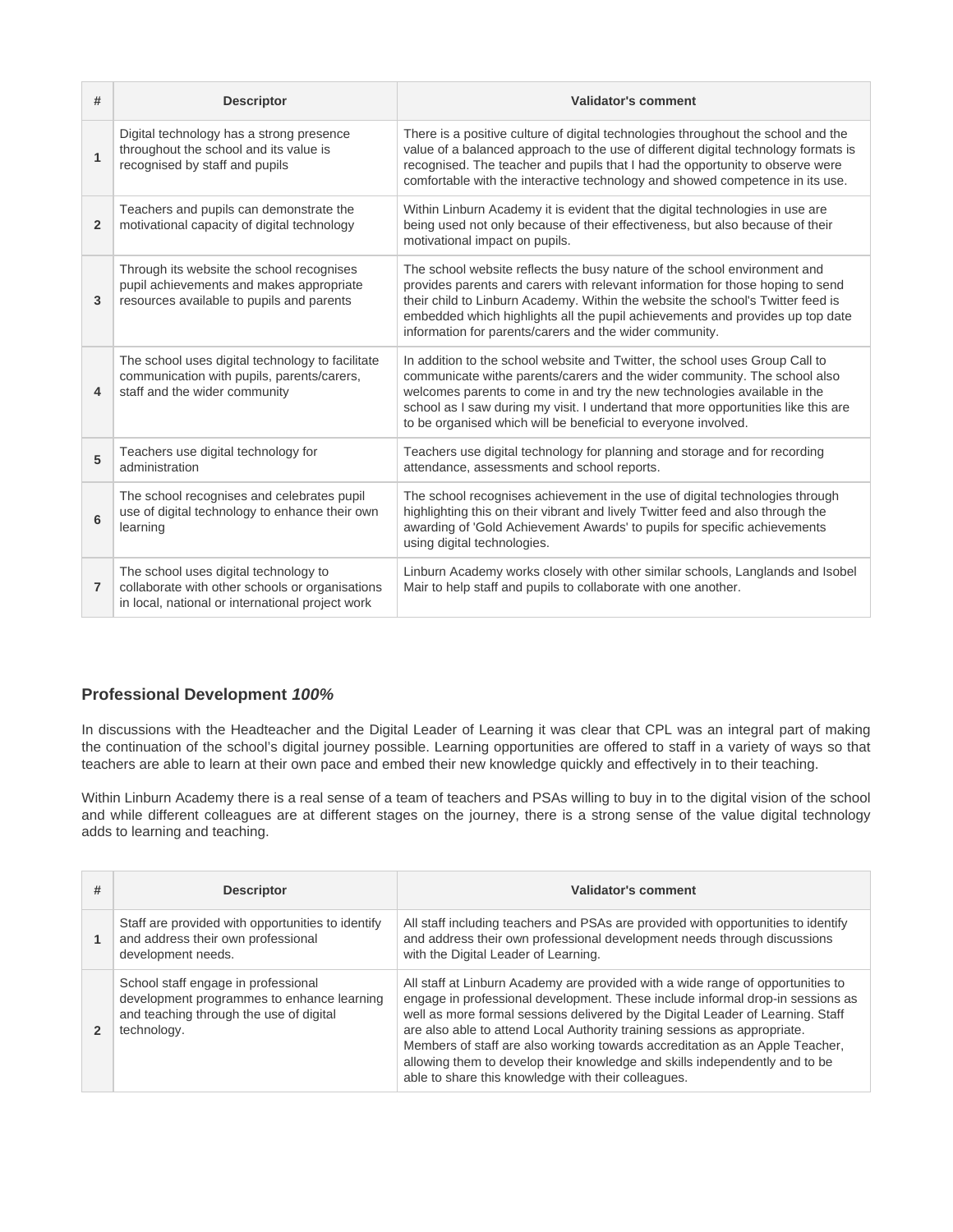| # | <b>Descriptor</b>                                                                                                                                                                                                           | <b>Validator's comment</b>                                                                                                                                                                                                                                                                                                                                                                                                                                                                                                                                                                                                                                                      |
|---|-----------------------------------------------------------------------------------------------------------------------------------------------------------------------------------------------------------------------------|---------------------------------------------------------------------------------------------------------------------------------------------------------------------------------------------------------------------------------------------------------------------------------------------------------------------------------------------------------------------------------------------------------------------------------------------------------------------------------------------------------------------------------------------------------------------------------------------------------------------------------------------------------------------------------|
| 3 | CLPL activities are underpinned by accurate<br>and robust review processes that focus on<br>improving teachers' pedagogical competence<br>in using digital technology.                                                      | The school ensures that any CLPL provision is evaluated by the attendees to<br>ensure that it has had an appropriate impact on their teaching with digital<br>technologies. Evidence provided as part of this award also highlights this.                                                                                                                                                                                                                                                                                                                                                                                                                                       |
| 4 | The school encourages teachers to be.<br>innovative and pupils to be self-directed so that<br>they share ideas within and beyond the school<br>and demonstrate cyber resilience in their<br>approach to digital technology. | Discussions with the Head of School and the Digital Leader of Learning<br>demonstrated to me that staff are encouraged to use new technologies within<br>the school and that online safety is of paramount importance.                                                                                                                                                                                                                                                                                                                                                                                                                                                          |
| 5 | The school promotes the development of<br>'digital champions' to support staff and share<br>good practice with other schools.                                                                                               | The school has a CLPL collegiate each week where teachers can support each<br>other and share ideas and good practice with one another.                                                                                                                                                                                                                                                                                                                                                                                                                                                                                                                                         |
| 6 | Professional learning helps to overcome<br>barriers to the development, deployment and<br>evaluation of digital technology in learning and<br>teaching.                                                                     | In the course of discussions with the Digital Leader of Learning it was evident<br>that training provided in a range of digital technologies has enhanced the<br>learning environment for students. In evidence submitted it was highlighted that<br>there have been obstacles caused by SMART boards being inaccessible in<br>classrooms with multiple pupils with wheelchairs. This was addressed and the<br>issue overcome by repositioning the boards with space for wheelchairs infront of<br>them. Furthermore, problems with pupils being unable to hold the iPads was<br>overcome through the use of Easy Grip cases on each tablet to allow for a more<br>secure grip. |

## **Resources and Infrastructure 100%**

Linburn Academy has worked hard to ensure that there is equitable access to digital technologies throughout the school. With the provision of desktop computers and iPads pupils are able to learn at their own pace using the most appropriate hardware and software available to them.

The school has spent a considerable amount of time working to ensure that specific resources such as See - Saw are appropriate to the needs of the pupils as well as ensuring that the iPad resources that will be available after the roll out will be of the most benefit to the pupils in the school.

Teachers in the school also recognise the educational value of ICT resources and use these effectively. They make good use of the resources available and seek opportunities to keep up-to-date with digital technologies to support learning. I do, however, recognise that the school moves forward with caution and deploys technology with purpose whilst ensuring that staff are confident with the an ever changing digital world.

| #              | <b>Descriptor</b>                                                                                                                            | Validator's comment                                                                                                                                                                                                                                                                                                                                                                                                                      |
|----------------|----------------------------------------------------------------------------------------------------------------------------------------------|------------------------------------------------------------------------------------------------------------------------------------------------------------------------------------------------------------------------------------------------------------------------------------------------------------------------------------------------------------------------------------------------------------------------------------------|
|                | The school makes available appropriate<br>hardware to staff and pupils                                                                       | The school currently provides staff and pupils with access to desktop<br>computers, printers and a SMARTboard in each of the 5 classrooms. iPads are<br>also available for use but at the moment aren't on a 1-1 basis for the whole<br>teaching day. However, Linburn Academy is part of Glasgow City Council iPad<br>roll out with teachers getting their device in June 2019 and pupils followin on a 1-<br>1 basis 3-6 months later. |
| $\overline{2}$ | Hardware is deployed throughout the school in<br>such a way as to maximise opportunities for<br>learning and to promote independent learning | Evidence submitted as part of the award indicates that access to IT hardware is<br>regular, improves learning opportunities and is motivational for the pupils. The<br>use of the greenscreen was also highlighted as particularly inspiring for the<br>youngsters who could both film and see themselves in a wide range of different<br>situations.                                                                                    |
| 3              | Hardware and software is deployed in ways<br>that support equity and equality of access,<br>opportunity and outcome                          | There is a school-wide programme in place ensuring that all pupils have equal<br>access to the hardware and software resources provided which is evidenced<br>through the School Improvement Plan and The Digital Policy.                                                                                                                                                                                                                |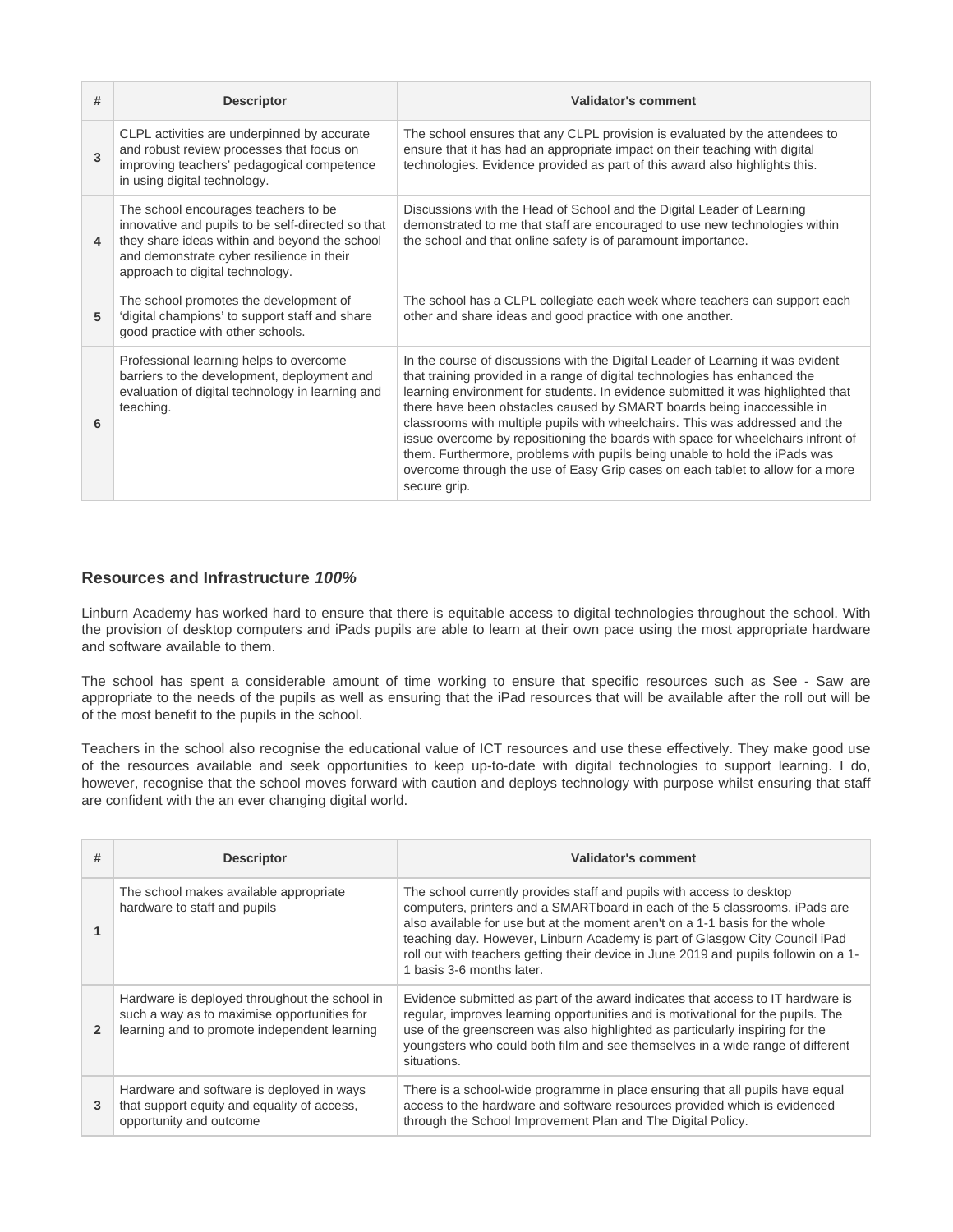| #                     | <b>Descriptor</b>                                                                                                                                                           | Validator's comment                                                                                                                                                                                                                                                                            |
|-----------------------|-----------------------------------------------------------------------------------------------------------------------------------------------------------------------------|------------------------------------------------------------------------------------------------------------------------------------------------------------------------------------------------------------------------------------------------------------------------------------------------|
| $\boldsymbol{\Delta}$ | Appropriate content rich software and<br>productivity tools that support learning are<br>provided for staff and pupils                                                      | The pupils at Linburn Academy have access to a range of appropriate software<br>to support their learning. As many pupils have complex learning needs software<br>must be easily accessible and differentiated to allow for the young people to<br>have the best learning experience possible. |
| 5                     | The school makes online learning<br>environments available to support teaching<br>and learning                                                                              | The school makes use of Glow to support teaching and learning. During<br>discussions, the Digital Leader of Learning highlighted their use of Office 365<br>and other relevant apps available through the online environment.                                                                  |
| 6                     | The school is fully compliant with all software<br>licencing requirements                                                                                                   | Procedures are in place to ensure compliance with software licensing<br>regulations.                                                                                                                                                                                                           |
| 8                     | The Internet is available for use by all faculties<br>either through cabled devices or Wi-Fi.<br>Wireless access points are placed in such a<br>way as to maximise coverage | Linburn Academy is a small school of 5 classes and benefits from easy access<br>to the internet through cabled desktop computers as well as Wi-Fi access points.                                                                                                                               |